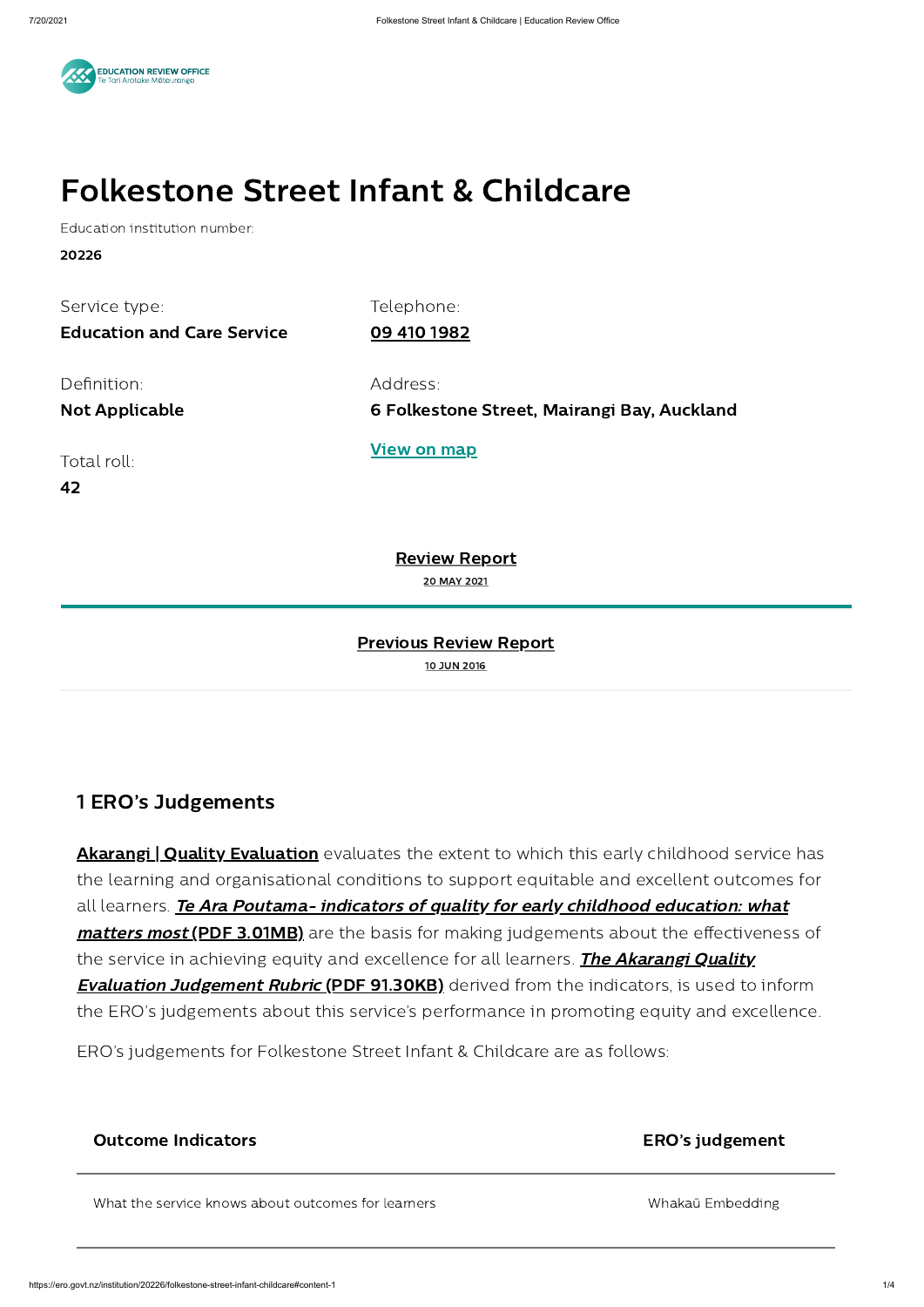| Ngā Akatoro Domains                                                                      | <b>ERO's judgement</b>  |
|------------------------------------------------------------------------------------------|-------------------------|
| He Whāriki Motuhake<br>The learner and their learning                                    | Whakaū Embedding        |
| Whakangungu Ngaio<br>Collaborative professional learning builds knowledge and capability | Whakaū Embedding        |
| Ngā Aronga Whai Hua<br>Evaluation for improvement                                        | Whakaū Embedding        |
| Kaihautū<br>Leaders foster collaboration and improvement                                 | Whakawhanake Sustaining |
| Te Whakaruruhau<br>Stewardship through effective governance and management               | Whakawhanake Sustaining |

#### 2 Context of the Service

Folkestone Street Infant & Childcare offers care and education for children aged from birth to three years of age. The service provider and centre manager work collaboratively to manage the service. A long-standing teaching team includes seven registered teachers and seven unqualified staff. A small number of children enrolled are Māori.

#### 3 Summary of findings

Infants experience caring and nurturing relationships with kaiako, who are responsive to each child's preferences and interests. A calm environment allows time and space for secure attachments between kaiako and children to develop. Teaching practices promote agency and leadership for toddlers. Children's mana and identity as capable learners are highly respected by kaiako.

Kaiako ensure that te reo Māori and tikanga Māori are an integral part of the curriculum and their teaching practices. Parental feedback indicates that learning-focused partnerships are deeply valued and maintained through kaiako knowledge of children's diverse cultural backgrounds. These partnerships foster successful transitions into and out of the service.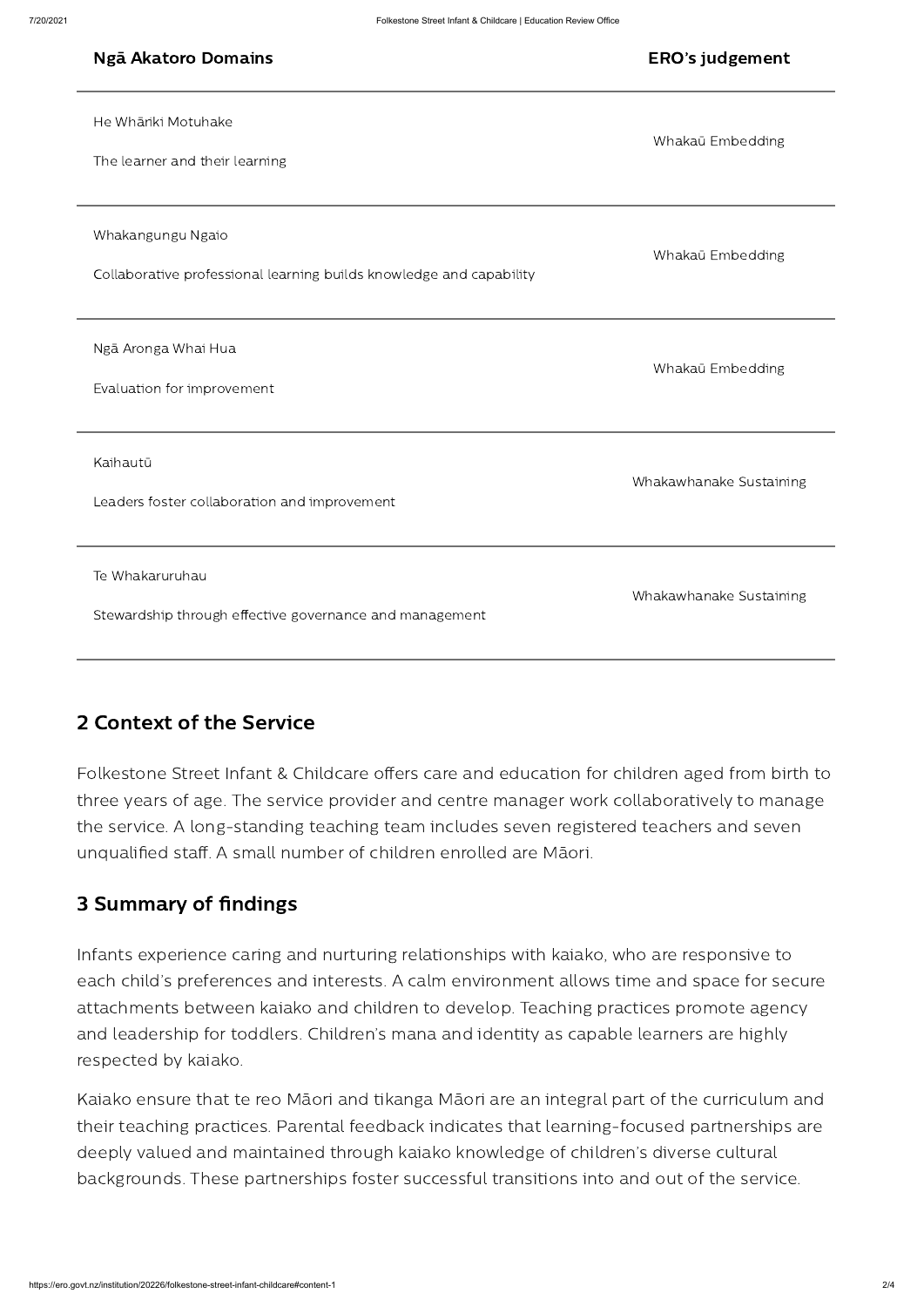Kaiako use their knowledge of individual children to assess children's learning. Leaders and teachers could now review their curriculum planning system. A more formalised process is likely to help kaiako to deliberately plan for how the curriculum and teaching practices can extend children's learning. They could then use this information to evaluate how well the planned curriculum impacted on children's learning.

Strategic planning and internal evaluation processes inform decision making, professional development and improvement actions within the service. Kaiako strengths are acknowledged and used well to build the teaching team's collective capabilities. Leaders could monitor the impact of changes made over time to determine the effectiveness of these improvement actions.

- curriculum
- premises and facilities
- health and safety practices
- governance, management and administration.

## 4 Improvement actions

Folkestone Street Infant & Childcare will include the following actions in its Quality Improvement Planning:

- to improve planning processes by documenting and evaluating how the curriculum impacts on improved outcomes for individual learners
- to strengthen internal evaluation processes by monitoring and documenting how well changes made contribute to ongoing improvements over time.

## 5 Management Assurance on Legal Requirements

Before the review, the staff and management of Folkestone Street Infant & Childcare completed an ERO Centre Assurance Statement and Self-Audit Checklist. In these documents they attested that they have taken all reasonable steps to meet their legal obligations related to:

During the review, ERO looked at the service's systems for managing the following areas that have a potentially high impact on children's wellbeing:

- emotional safety (including positive guidance and child protection)
- physical safety (including supervision; sleep procedures; accidents; medication; hygiene;

excursion policies and procedures)

- suitable staffing (including qualification levels; police vetting; teacher registration; ratios)
- evacuation procedures and practices for fire and earthquake.

All early childhood services are required to promote children's health and safety and to regularly review their compliance with legal requirements.

Steve Tanner

Director Review and Improvement Services (Northern)

Northern Region | Te Tai Raki

20 May 2021